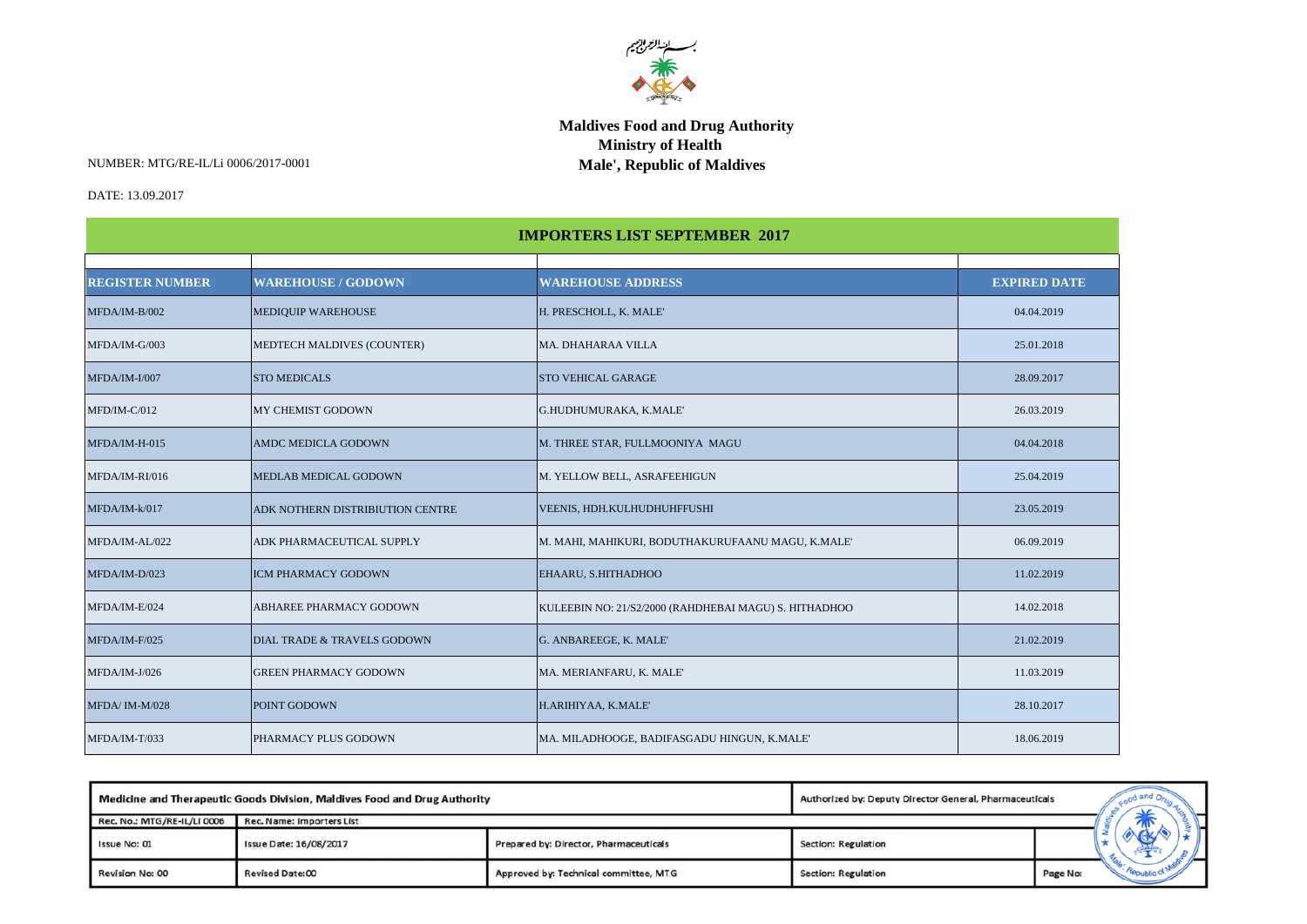| MFDA/IM-V/036  | L.S. VITAL CARE 9            | M. KERINLIGHT UTHURUGE             | 04.02.2019 |
|----------------|------------------------------|------------------------------------|------------|
| MFDA/IM-A/038  | ADK PHARMACEUTICAL WAREHOUSE | M. AMAAZ, MUNIYAAMAGU              | 14.09.2017 |
| MFDA/IM-Z/40   | TREE TOP HEALTH              | MA. TULIP VILLA, DHANBURUMAGU      | 12.01.2018 |
| MFDA/IM-AA/041 | <b>MAZI CHEMIST GODOWN</b>   | ANBUGASDHOSHUGE, LH. KURENDHOO     | 08.02.2018 |
| MFDA/IM-AB/042 | <b>VITAMINS GODOWN</b>       | RANBUSTHAANUGE, HA. DHIHDHOO       | 12.03.2018 |
| MFDA/IM-AC/043 | AIMS MEDIPHARM AND SURGICALS | ASRAFEE VILLA, S.FEYDHOO           | 04.04.2018 |
| MDFA/IM-AD/044 | <b>MEDIPRO</b>               | M. HEENA, ORCHID MAGU              | 04.10.2018 |
| MFDA/IM-AE/045 | WIND WARD GODOWN             | M. VIHAFARU, MURAGA MAGU           | 15.11.2018 |
| MFDA/IM-AF/046 | I.G.M.H STORE                | <b>IGMH</b>                        | 16.11.2017 |
| MFDA/IM-AG/047 | INNOVA GLOBAL CONSUMERS      | M. VENKOOVA, IRAMAA MAGU           | 02.04.2019 |
| MFDA/IM-AH/048 | <b>CI PHARMA</b>             | M. KAANIMAAGE, HAVEEREE GOALHI     | 15.04.2019 |
| MFDA/IM-AJ/049 | F & C GODOWN                 | MAABAGEECHAAGE, S. MARADHOOFEYDHOO | 13.05.2019 |
| MFDA/IM-AJ/050 | LANSIMOO MEDIC               | M. ORCHID MAGU 5/43 NO SHOP        | 20.05.2019 |
|                |                              |                                    |            |
|                |                              |                                    |            |
|                |                              |                                    |            |
|                |                              |                                    |            |
|                |                              |                                    |            |
|                |                              |                                    |            |
|                |                              |                                    |            |
|                |                              |                                    |            |
|                |                              |                                    |            |

| Medicine and Therapeutic Goods Division, Maldives Food and Drug Authority |                                                                  | Authorized by: Deputy Director General, Pharmaceuticals |                     |          |                |
|---------------------------------------------------------------------------|------------------------------------------------------------------|---------------------------------------------------------|---------------------|----------|----------------|
| Rec. No.: MTG/RE-IL/Li 0006<br><b>Rec. Name: Importers List</b>           |                                                                  |                                                         |                     |          |                |
| Issue No: 01                                                              | Issue Date: 16/08/2017<br>Prepared by: Director, Pharmaceuticals |                                                         | Section: Regulation |          |                |
| <b>Revision No: 00</b>                                                    | <b>Revised Date: 00</b>                                          | Approved by: Technical committee, MTG                   | Section: Regulation | Page No: | <b>epublic</b> |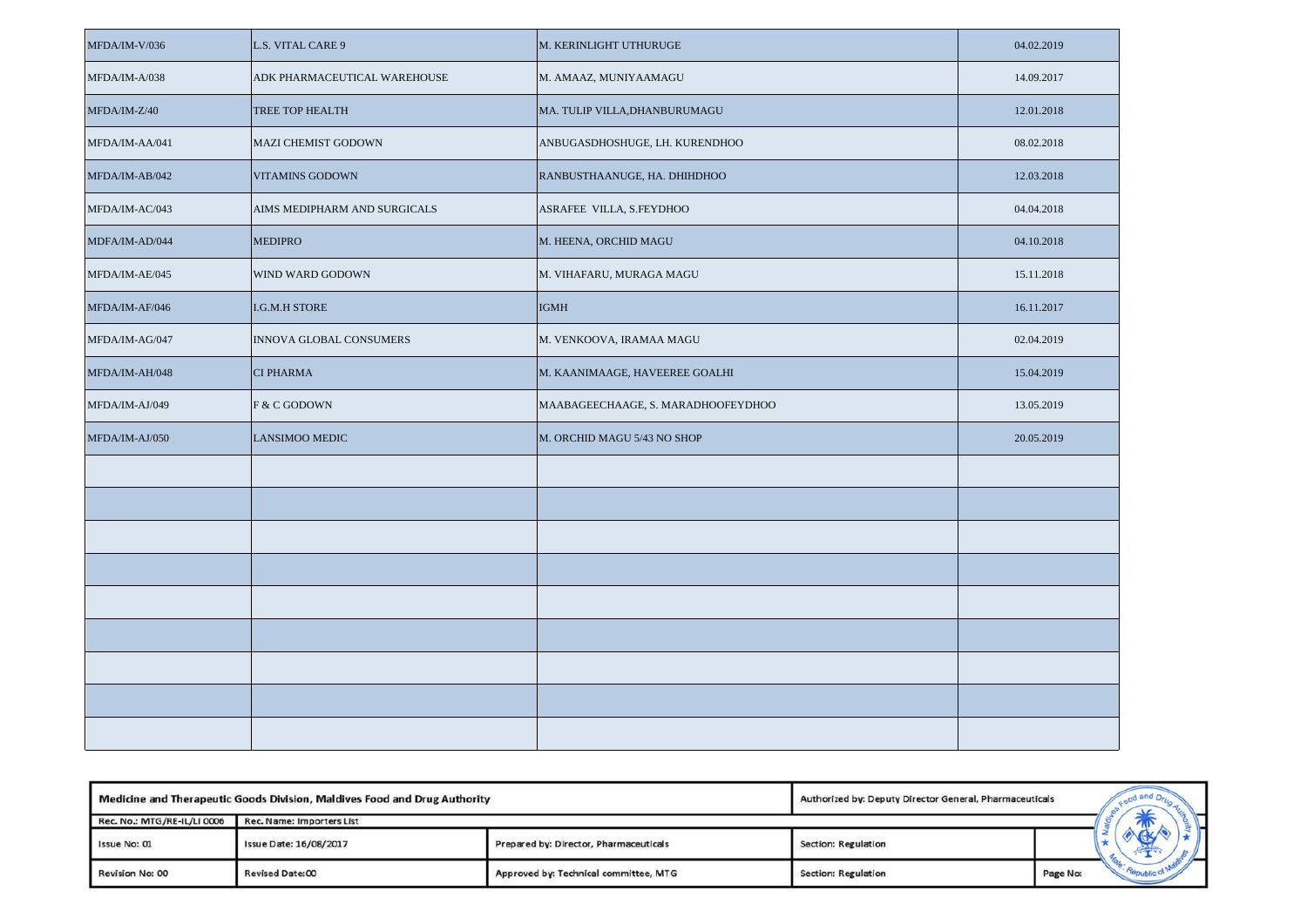| Medicine and Therapeutic Goods Division, Maldives Food and Drug Authority |                         | Authorized by: Deputy Director General, Pharmaceuticals |                     |          |        |
|---------------------------------------------------------------------------|-------------------------|---------------------------------------------------------|---------------------|----------|--------|
| Rec. No.: MTG/RE-IL/Li 0006<br>Rec. Name: Importers List                  |                         |                                                         |                     |          |        |
| Issue No: 01                                                              | Issue Date: 16/08/2017  | Prepared by: Director, Pharmaceuticals                  | Section: Regulation |          |        |
| <b>Revision No: 00</b>                                                    | <b>Revised Date: 00</b> | Approved by: Technical committee, MTG                   | Section: Regulation | Page No: | epubli |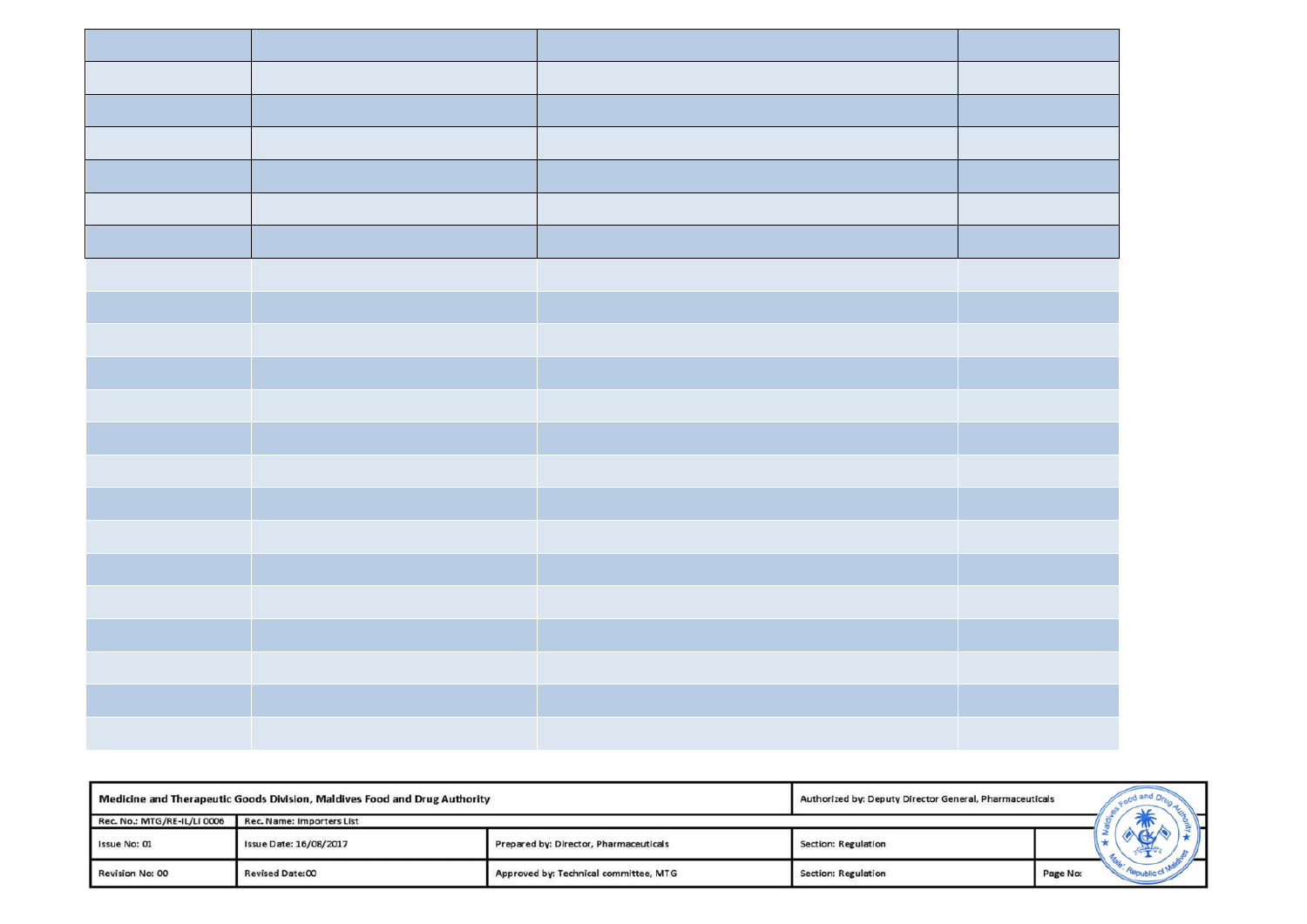| Medicine and Therapeutic Goods Division, Maldives Food and Drug Authority |                           |                                        | Authorized by: Deputy Director General, Pharmaceuticals |          |
|---------------------------------------------------------------------------|---------------------------|----------------------------------------|---------------------------------------------------------|----------|
| Rec. No.: MTG/RE-IL/Li 0006                                               | Rec. Name: Importers List |                                        |                                                         |          |
| Issue No: 01                                                              | Issue Date: 16/08/2017    | Prepared by: Director, Pharmaceuticals | Section: Regulation                                     |          |
| Revision No: 00                                                           | <b>Revised Date: 00</b>   | Approved by: Technical committee, MTG  | Section: Regulation                                     | Page No: |